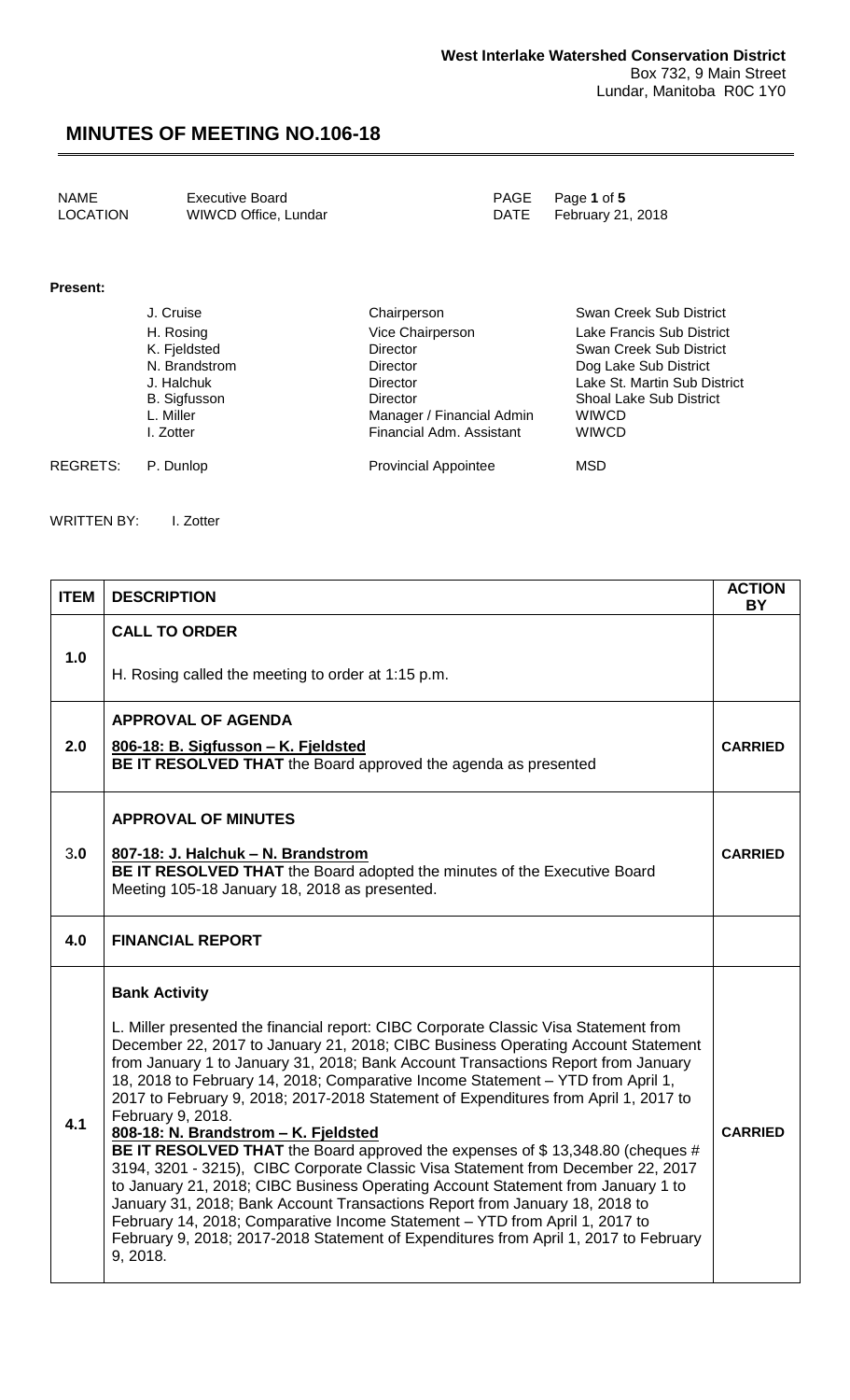| <b>NAME</b><br>LOCATION | <b>Executive Board</b><br>Page 2 of 5<br>PAGE<br><b>DATE</b><br>February 21, 2018<br>WIWCD Office, Lundar                                                                                                                                                                                                                                                                                                                                                                                                                                                                                                                                                                                                                                                                                                                                                                                                                                                                                                                                                                                                |                |
|-------------------------|----------------------------------------------------------------------------------------------------------------------------------------------------------------------------------------------------------------------------------------------------------------------------------------------------------------------------------------------------------------------------------------------------------------------------------------------------------------------------------------------------------------------------------------------------------------------------------------------------------------------------------------------------------------------------------------------------------------------------------------------------------------------------------------------------------------------------------------------------------------------------------------------------------------------------------------------------------------------------------------------------------------------------------------------------------------------------------------------------------|----------------|
| 5.0                     | <b>SUB DISTRICT RECOMMENDATIONS</b><br>All Member Meeting tentatively scheduled for April 11, 2018 at 7:30 p.m. in Lake<br>Francis.                                                                                                                                                                                                                                                                                                                                                                                                                                                                                                                                                                                                                                                                                                                                                                                                                                                                                                                                                                      |                |
| 6.0                     | <b>OLD BUSINESS</b>                                                                                                                                                                                                                                                                                                                                                                                                                                                                                                                                                                                                                                                                                                                                                                                                                                                                                                                                                                                                                                                                                      |                |
| 6.1                     | <b>Integrated Watershed Management plan (IWMP)</b><br>The deadline for review of the final draft by the Watershed Team is March 9 <sup>th</sup> , 2018.<br>Project Management Team (PMT) meeting will be scheduled after this date to review the<br>comments received.<br>The Western Interlake Planning District is undergoing a review and an update of their<br>Development Plan (DP) was presented. The PMT was asked to provide comments.                                                                                                                                                                                                                                                                                                                                                                                                                                                                                                                                                                                                                                                           |                |
|                         | J. Cruise joined the Meeting at 1:45 p.m. H. Rosing turned floor over to J. Cruise.                                                                                                                                                                                                                                                                                                                                                                                                                                                                                                                                                                                                                                                                                                                                                                                                                                                                                                                                                                                                                      |                |
| 6.2                     | <b>Winter Watering System Applications</b><br>Winter Off Site Watering System, installed by M Emilson, was inspected. Pictures of the<br>System presented to the Board. After the discussion, the Board concluded that the<br>system cannot be considered as a Winter Watering System at current stage. Some<br>modifications must be completed first in order to provide financial assistance. Letter to<br>be sent to the applicant with a request to contact WIWCD Manager to discuss required<br>modifications.<br>The Board discussed the necessity to incorporate "minimum requirements check list" into<br>Winter Off Site Watering System Application.<br>WIWCD received a request from K. Kallstrom to change the location of previously<br>approved site for the Winter Off Site Watering System. Manager to inspect new location.<br>New application for the Winter Off Site Watering System Program submitted. The Project<br>Site is outside the boundaries and lays between the boundaries of Dog Lake and Swan<br>Creek Sub Districts. Staff to send a rejection letter to the applicant. |                |
| 6.3                     | <b>Cell Phone</b><br>Cell phone with a plan "pay as you go" updated to a new model. Plan changed from<br>monthly to one time annual payment.                                                                                                                                                                                                                                                                                                                                                                                                                                                                                                                                                                                                                                                                                                                                                                                                                                                                                                                                                             |                |
| 6.4                     | <b>Hatchery Drain</b><br><b>Tabled</b>                                                                                                                                                                                                                                                                                                                                                                                                                                                                                                                                                                                                                                                                                                                                                                                                                                                                                                                                                                                                                                                                   |                |
| 6.5                     | <b>Well Sealing</b><br>The Board reviewed previously submitted application.<br>809-18: H. Rosing - N. Brandstrom<br>BE IT RESOLVED THAT the Board approved application submitted by G. Lawrence<br>for Well Sealing Program.                                                                                                                                                                                                                                                                                                                                                                                                                                                                                                                                                                                                                                                                                                                                                                                                                                                                             | <b>CARRIED</b> |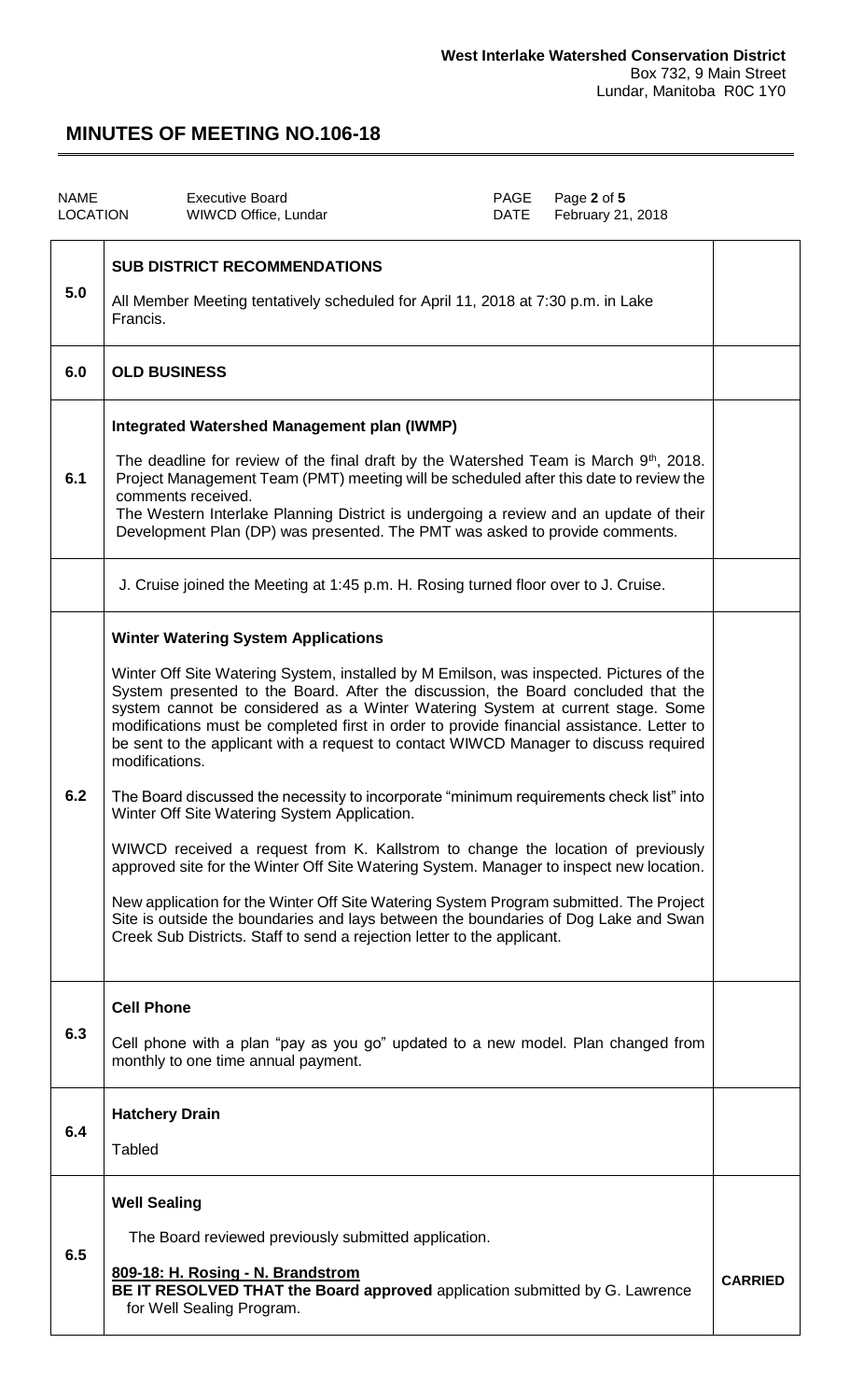| <b>NAME</b><br><b>LOCATION</b> | <b>Executive Board</b><br>WIWCD Office, Lundar                                                                                                                                                                                                                                                                                                                                                                                                                                                                                                                                                                                                                              | PAGE<br>DATE | Page 3 of 5<br>February 21, 2018 |                |
|--------------------------------|-----------------------------------------------------------------------------------------------------------------------------------------------------------------------------------------------------------------------------------------------------------------------------------------------------------------------------------------------------------------------------------------------------------------------------------------------------------------------------------------------------------------------------------------------------------------------------------------------------------------------------------------------------------------------------|--------------|----------------------------------|----------------|
| 6.6                            | <b>Spawning Shoals at Shoal Lake</b><br>RM of Woodlands must inspect removal of Spawning Shoals at Shoal Lake, to insure<br>that the work is completed according to their expectations. Invoice for completed work<br>has been received. Payment will be made after the RM of Woodlands approves<br>completed work. Contractor was notified about payment delay.                                                                                                                                                                                                                                                                                                            |              |                                  |                |
| 6.7                            | <b>Aligning CDs to Watersheds</b><br>The regional meeting to discuss proposed changes to conservation district boundaries<br>will take place on March 8, 2018 from 1:00 pm - 4:00 pm in Portage la Prairie. Board<br>members and Manager will attend the meeting.                                                                                                                                                                                                                                                                                                                                                                                                           |              |                                  |                |
| 6.8                            | <b>Riparian Project</b><br>Manager contacted B. Kinkead. Project will be completed during spring 2018.                                                                                                                                                                                                                                                                                                                                                                                                                                                                                                                                                                      |              |                                  |                |
| 6.9                            | <b>Community Tree Nursery Program</b><br>Invoice from Greenhouse for the tree seedlings has not been received at this time.                                                                                                                                                                                                                                                                                                                                                                                                                                                                                                                                                 |              |                                  |                |
| 6.10                           | <b>Budget 2018-2019</b><br>Correspondence between L. Miller and S. Dillabough regarding new Program (Fuel<br>Storage Tank(s) Rebate Program), initiated by the WIWCD, presented to the Board.<br>Conference call was placed to E. Dunbar to discuss the values and benefits of this<br>Program. After the discussion, the permission to incorporate the funding for new program<br>into Budget 2018-2019 was granted.<br>L. Miller presented Interim Budget 2018-2019 to the Board. The Board reviewed<br>presented Budget, second reading was voted on.<br>810-18: N. Brandstrom - J. Halchuk<br>BE IT RESOLVED THAT the Board approved presented Interim Budget 2018-2019 |              |                                  | <b>CARRIED</b> |
| 6.11                           | <b>Lake Francis Structure</b><br>Changes pertaining to the approved project #16-HCAA-016311 (Recreational Fisheries<br>Conservation Partnership Program) have been approved, the Agreement for funding has<br>been updated.                                                                                                                                                                                                                                                                                                                                                                                                                                                 |              |                                  |                |
| 6.12                           | <b>Recycling</b><br>Staff researched information on twine recycling within Manitoba as requested. There are<br>no new initiatives in place within the Province.                                                                                                                                                                                                                                                                                                                                                                                                                                                                                                             |              |                                  |                |
| 7.0                            | <b>NEW BUSINESS</b>                                                                                                                                                                                                                                                                                                                                                                                                                                                                                                                                                                                                                                                         |              |                                  |                |
| 7.1                            | <b>Beaver Workshop</b><br>The Board reviewed draft letter to all RMs pertaining to offer to organise Beaver<br>Workshop in Spring of 2018 in their area. Letters to be sent to all RMs.                                                                                                                                                                                                                                                                                                                                                                                                                                                                                     |              |                                  |                |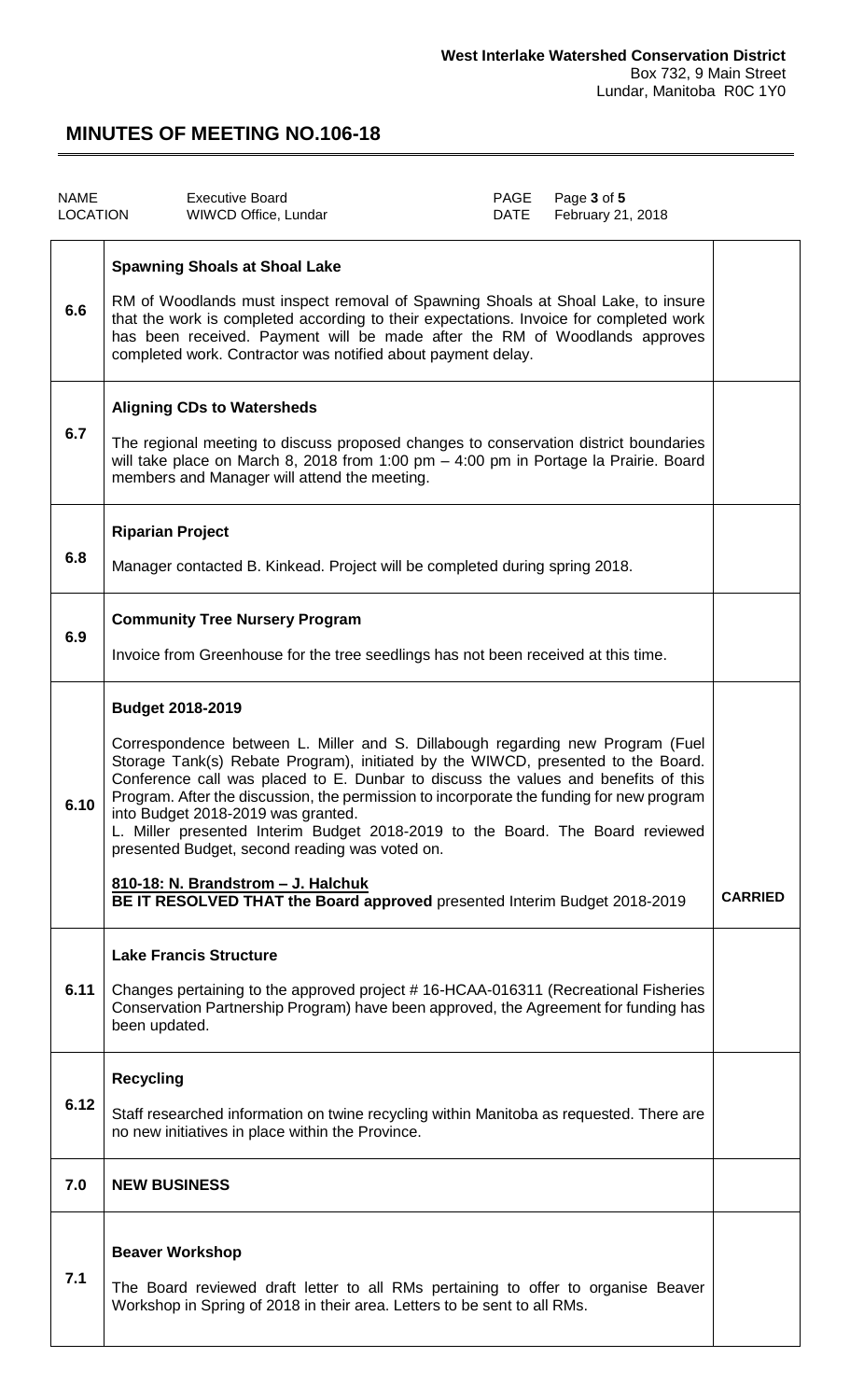$\overline{\phantom{a}}$ 

# **MINUTES OF MEETING NO.106-18**

| NAME            | Executive Board      | PAGE Page 4 of 5       |
|-----------------|----------------------|------------------------|
| <b>LOCATION</b> | WIWCD Office, Lundar | DATE February 21, 2018 |
|                 |                      |                        |

| 7.2  | <b>RM's Levies</b><br>The Board reviewed and approved presented levies. Staff to send letters to the RMs                                                                                                                                                                                                                                                                                                                                                                                                                                                                                                                                                                                                                                                                                                                                                                                                                                                                                                                                                                                                                                                                                                             |  |  |
|------|----------------------------------------------------------------------------------------------------------------------------------------------------------------------------------------------------------------------------------------------------------------------------------------------------------------------------------------------------------------------------------------------------------------------------------------------------------------------------------------------------------------------------------------------------------------------------------------------------------------------------------------------------------------------------------------------------------------------------------------------------------------------------------------------------------------------------------------------------------------------------------------------------------------------------------------------------------------------------------------------------------------------------------------------------------------------------------------------------------------------------------------------------------------------------------------------------------------------|--|--|
| 8.0  | <b>REPORTS</b>                                                                                                                                                                                                                                                                                                                                                                                                                                                                                                                                                                                                                                                                                                                                                                                                                                                                                                                                                                                                                                                                                                                                                                                                       |  |  |
| 8.1  | Chairperson<br>N/A                                                                                                                                                                                                                                                                                                                                                                                                                                                                                                                                                                                                                                                                                                                                                                                                                                                                                                                                                                                                                                                                                                                                                                                                   |  |  |
| 8.2  | <b>MCDA Rep Report</b><br>The Election Meeting for the MCDA Expanded Executive Board took place on February<br>6, 2018. Names of new members announced.<br>Executive Board of Directors reviewed the MCDA Expanded Executive Meeting Minutes<br>from January 8 <sup>th</sup> , 2018.                                                                                                                                                                                                                                                                                                                                                                                                                                                                                                                                                                                                                                                                                                                                                                                                                                                                                                                                 |  |  |
| 8.3  | <b>Manager Report</b><br>Manager reported to the Board on the Manager's Meeting which took place in Winnipeg<br>on January 31-February 1, 2018.                                                                                                                                                                                                                                                                                                                                                                                                                                                                                                                                                                                                                                                                                                                                                                                                                                                                                                                                                                                                                                                                      |  |  |
| 9.0  | <b>IN CAMERA DISCUSSION</b><br>N/A                                                                                                                                                                                                                                                                                                                                                                                                                                                                                                                                                                                                                                                                                                                                                                                                                                                                                                                                                                                                                                                                                                                                                                                   |  |  |
| 10.0 | <b>CORRESPONDENCE</b><br>$\triangleright$ A letter from Riverbend Transportation & Logistics Inc., promoting their services;<br>▶ Announcement of the "Changing Climate Building Resilience" seminar, on March<br>21, 2018 in Brandon;<br>> Email from S. Robins listing workshops and information pertaining "Open Farm<br>Day 2018";<br>$\triangleright$ Email from D. Hay regarding available funding through Lake Winnipeg Basin<br>Program. The deadline to submit a Letter of Intent is February 21, 2018;<br>> Flyer from Manitoba Forage and Grassland Association (MFGA): "MCDA and<br>MFGA. How we can work together for Manitoba";<br>> "What We Heard" Report from the Lake Winnipeg Basin Program Stakeholder<br>Engagement Session, dated November 15, 2017;<br>> Technical Review Committee Report prepared for the Rural Municipality of<br>Coldwell of "Canada Sheep and Lamb - Lundar";<br>> Email from S. Robins pertaining "Manitoba Spirit of Water" event and W.<br>McFadyen statement announcing that the Memorandum of Understanding with<br>Southern Chiefs' Organization in Manitoba and the Red River Basin Commission<br>to work collaboratively on issues relating to water was signed. |  |  |
| 11.0 | <b>NEXT MEETING:</b><br>March 15, 2018<br>1:00 P.M.<br><b>WIWCD Office</b>                                                                                                                                                                                                                                                                                                                                                                                                                                                                                                                                                                                                                                                                                                                                                                                                                                                                                                                                                                                                                                                                                                                                           |  |  |